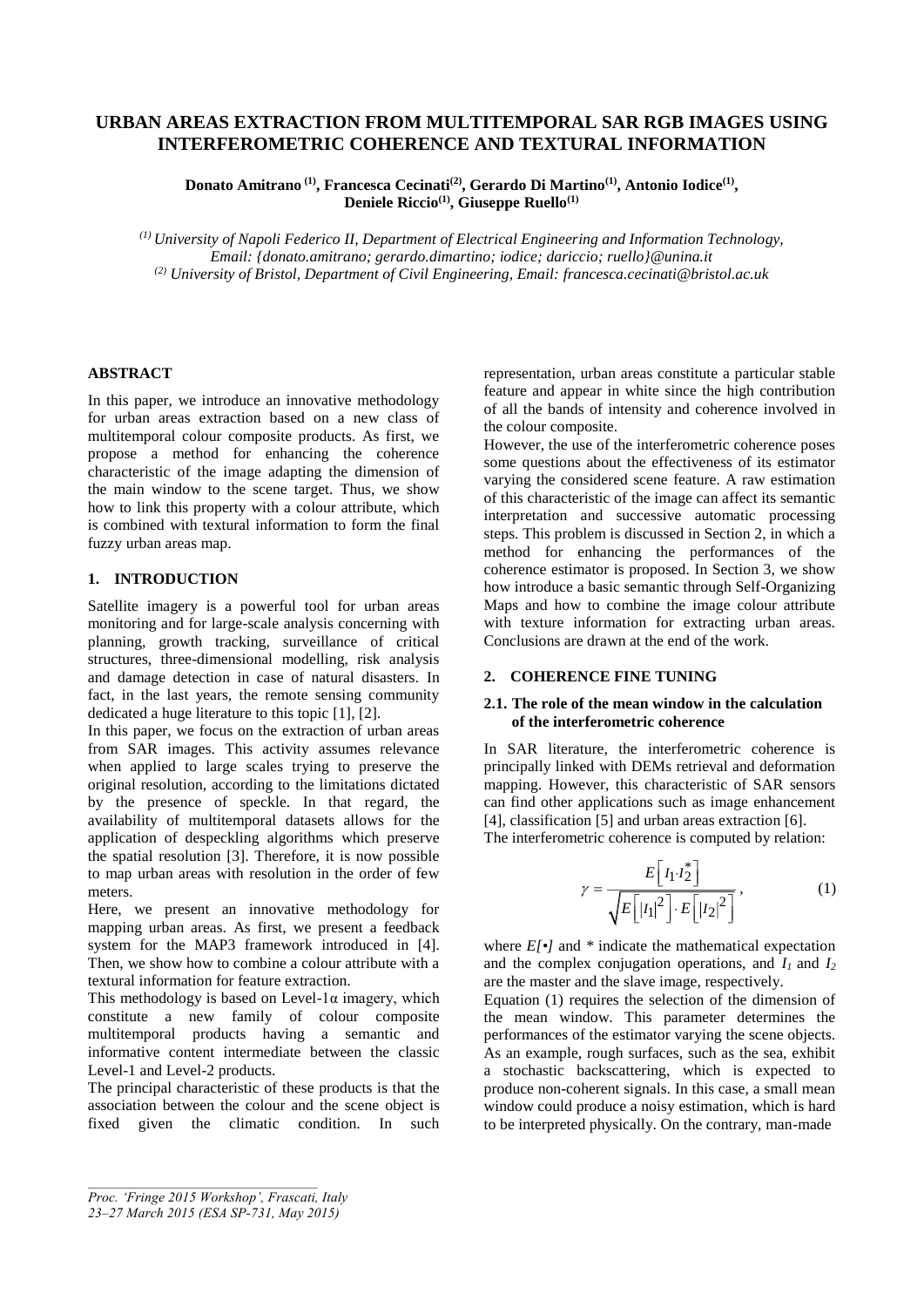

*Fig. 1. Castel Volturno (Italy): (a) De Grandi filtered intensity map and Level-1α representations computed setting the coherence window to (b) three pixels and (c) eleven pixels.*

structures typically show high coherence values, but in this case a small mean window is more advisable; in fact, urban areas are strongly inhomogeneous and, especially when the texture is not dense, a large window could include feature like vegetation or roads together with buildings, thus causing a fall in the resulting coherence.

These concepts should be clarified looking at Fig. 1, in which we considered a portion of the town of Castel Volturno (Italy). In particular, in Fig. 1a, the De Grandifiltered intensity product is shown. In Fig. 1b, a Level-1α product of the scene is depicted. The reference image (blue band) has been acquired on December 2009, while the test image (green band) on August 2010; thus, about eight months have been passed between them. We expect that only stable features, such as buildings, keep high values of the interferometric coherence. However, the result of the estimation using a three pixels window does not coincide with our expectation, as shown in Fig. 1b. In this representation, urban areas are wellidentified, according to the rationale of the Level-1 $\alpha$ products, but some anomalies arise. As an example, wide portions of the sea surface exhibit high coherence values. This phenomenon, more than be physically not possible, introduces at visual level an unacceptable granularity. The use of an eleven pixels square window (see Fig. 1c) guarantees an adequate average for stochastic signals. On the other hand, a worse estimation of deterministic signals coming from urban areas is obtained. Thus, a strategy for adapting the window dimension to the scene features is needed.

#### **2.2. Feedback implementation**

In order to optimize the performances of the coherence estimator defined in (1) as a function of scene's objects, we propose a feedback system, whose block diagram is depicted in Fig. 2. The Level-1 $\alpha$  products outputted by MAP3 [4] are used to feed an expert system driven by an a priori knowledge and structured as follows:

- Level-1α products analysis: the characteristics of intensity and coherence of the MAP3 output are evaluated;



*Fig. 2. MAP3 chain with coherence feedback.*

- Adaptive coherence window generation: an adaptive coherence window is implemented basing on the above analysis; in such way the coherence estimate by equation (1) is optimized for the considered target since the coherence window dimension decreases in presence of highly reflective targets;

- New coherence map: the final coherence map is assembled and given as input in the quantization process for the generation of the refined Level-1 $\alpha$  products.



*Fig. 3. A subset of the Castel Volturno city (a) before and (b) after the application of the coherence feedback.*

In Fig. 3a and Fig. 3b, we show a subset of the considered Level-1α product before and after the feedback application. The reader should easily appreciate how the representation of the urban area is qualitatively enhanced by the proposed feedback.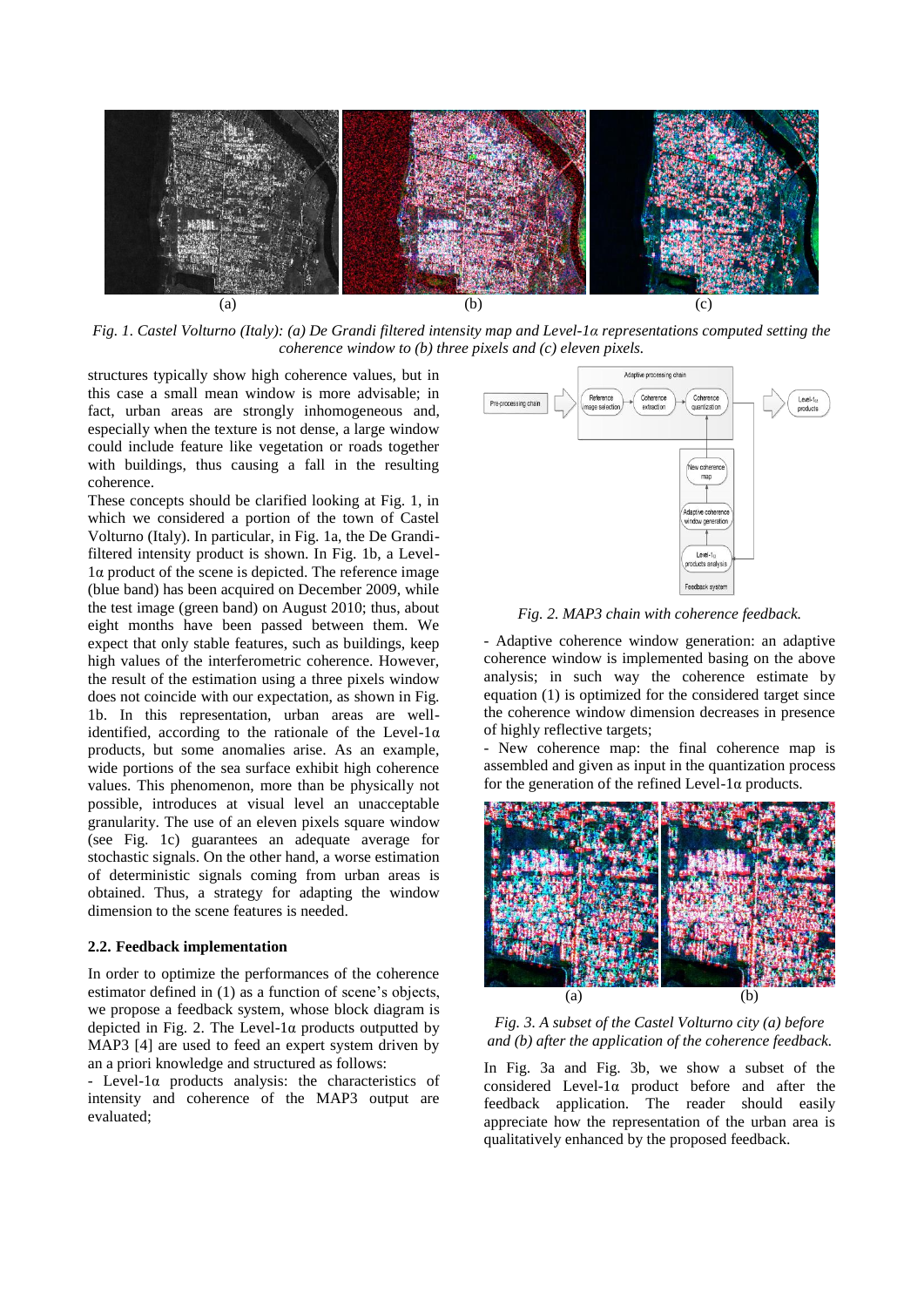

*Fig. 4. Castel Volturno: (a) continuous Level-1α product and its (b) 49-colours and (c) 22-colours categorical versions.*

## **3. URBAN AREAS EXTRACTION**

## **3.1. Data re-quantization**

Level-1 $\alpha$  products are defined in a space *C* of 255<sup>3</sup> colours, which can be practically assumed as continuous. In this representation, each pixel is defined by a RGB triplet which has to be evaluated in order to extract features or image properties such as texture.

Anyway, Level-1α imagery allows for moving toward object-based analysis. The first step is the introduction of a basic semantic which could be, as suggested in [7], a colour label. Here, we used a Kohonen-like network [8] for re-quantize the refined Level-1α product in *N* categories (i.e. colours), each of them associated with a label rather than a RGB code.

In Fig. 4, we show the result of the above described requantization. In particular, in Fig. 4a, the continuous Level-1 $\alpha$  product is depicted, while in Fig. 4b we report its 49-colours version. The reader should easily appreciate as, qualitatively, the information conveyed by the categorical representation about urban areas and terrains is preserved.

This 49-colours representation can be further simplified by merging very similar colours, obtaining the 22 colours representation. Even in this case, no loss of information are appreciable, nevertheless the conversion from  $255^3$  to 22 colours.

The re-quantization procedure allows for obtaining an extremely simplified representation of the input datum in which the assigned categories can be used for feature extraction through semantic queries.

#### **3.2. Semantic queries for urban areas extraction**

According to the rationale of the Level-1α product, urban areas are identified by pixels of white or red colours [4]. This is due to the high contribution of the interferometric coherence in the colour composite. Therefore, it is possible to extract this feature by querying the colour image attribute [6].

In Fig. 5, we show the output of the request for pixels having a colour attribute "White" or "Red'.

#### **3.3. Texture extraction**

Texture is an image property which can be exploited in combination with colour attributes for extracting urban areas. In fact, this feature is usually characterized by high density of classes due to its inhomogeneity.

Here, we used a very simple rule for separating high texture areas from low texture ones. It was introduced by Nagao and Matsuyama in [9]. According to this rule, a pixel (i.e. the central pixel of a typically square moving window) is classified as high-texture area if in a window of fixed dimension *N* fall more than *2N* contour points. This rule is applied on a contour map obtained through the application of the second Laplacian to the categorical image [10].



*Fig 5. Result of the semantic query for ''White'' or ''Red'' pixels.*

In Fig. 6, we report the texture map obtained through the above described procedure. It is remarkable that crops, as well as urban areas, at few meters resolution could exhibit high texture.

## **3.4. Convergence of evidences**

The colour and texture evidences are now combined for obtaining the final urban areas map [11]. To this end,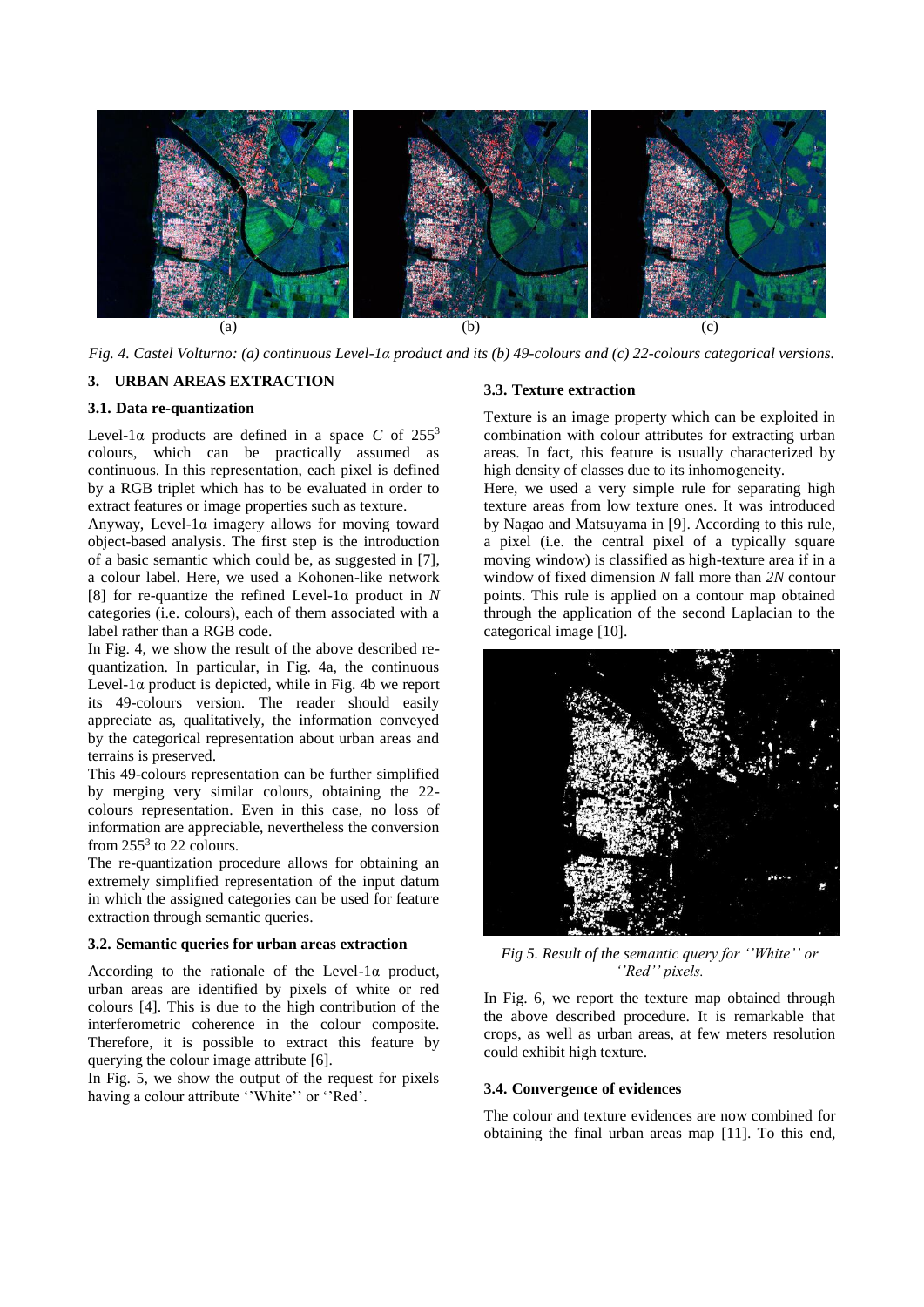we propose a fuzzy rule, in which the more weight is given to the colour attribute. In fact, as stated above, high texture can be found not only on urban areas but also on cultivated fields. Thus, we consider the texture as a weak evidence. On the contrary, the colour attribute, which is directly related to the interferometric coherence, is considered as a strong evidence. In particular, the white colour is assumed as the strongest evidence. In Fig. 7 the output urban areas map is shown. Brightest pixels are those in which there is the highest probability to find urban agglomerates.



*Fig 6. Texture map obtained by the application of the Nagao and Matsuyama rule.*



*Fig 7. Final fuzzy urban areas map.*

## **4. CONCLUSIONS**

In this paper, we presented an innovative methodology for urban areas extraction, which exploits the combination of two image properties such as interferometric coherence and texture.

As first, we proposed a method for improving the performances of the coherence estimator adapting the window size to the scene target. This allowed for obtaining an enhancement of urban areas within Level-

1α imagery bringing considerable benefit in its interpretation and in the quality of the conveyed information.

Refined Level-1 $\alpha$  images can then be used in an objectbased reasoning. We showed how to introduce a basic semantic through a Kohonen network. The colour attribute and the image texture constitute evidences that can be combined effectively for the extraction of urban areas.

## **5. AKNOWLEDGMENTS**

The authors thank the Italian Aerospace Research Center (CIRA) for providing the Castel Volturno multitemporal dataset.

## **6. REFERENCES**

- 1. Brenner, A. R. & Roessing, L. (2008). Radar imaging of urban areas by means of very high-resolution SAR and interferometric SAR. *IEEE Trans. Geosci. Remote Sens.* **46**(10), 2971–2982.
- 2. Gamba, P. & Lisini, G. (2013). Fast and efficient urban extent extraction using ASAR wide swath mode data. *IEEE J. Sel. Top. Appl. Earth Obs. Remote Sens.* **6**(5), 2184–2195
- 3. De Grandi G. F., Leysen, M., Lee, J.-S. & Schuler, D. (1997). Radar reflectivity estimation using multiple SAR scenes of the same target: technique and applications. In Proc. IEEE International Geoscience and Remote Sensing Symposium.
- 4. Amitrano, D., Di Martino G., Iodice, A.,. Riccio D. & Ruello, G. (2015). A New Framework for SAR Multitemporal Data RGB Representation: Rationale and Products. *IEEE Trans. Geosci. Remote Sens.* **53**(1), 117–133.
- 5. Gaetano, R., Amitrano, D., Masi, G., Poggi, G., Ruello, G., Verdoliva, L. & Scarpa, G. (2014). Exploration of Multitemporal COSMO-SkyMed Data via Interactive Tree-Structured MRF Segmentation. *IEEE J. Sel. Top. Appl. Earth Obs. Remote Sens.* **7**(7), 2763–2775.
- 6. Amitrano, D., Di Martino, G., Iodice, A., Riccio, D. & Ruello, G. (2015). Urban Areas Enhancement in Multitemporal SAR RGB Images Through a Feedback System. In Proc. IEEE Joint Urban Remote Sensing Event.
- 7. A. Baraldi. (2015). Satellite Image Automatic  $\text{Mapper}^{\text{TM}}$  (SIAM<sup>TM</sup>) - A Turnkey Software Executable for Automatic Near Real-Time Multi-Sensor Multi-Resolution Spectral Rule-Based Preliminary Classification of Spaceborne Multi-